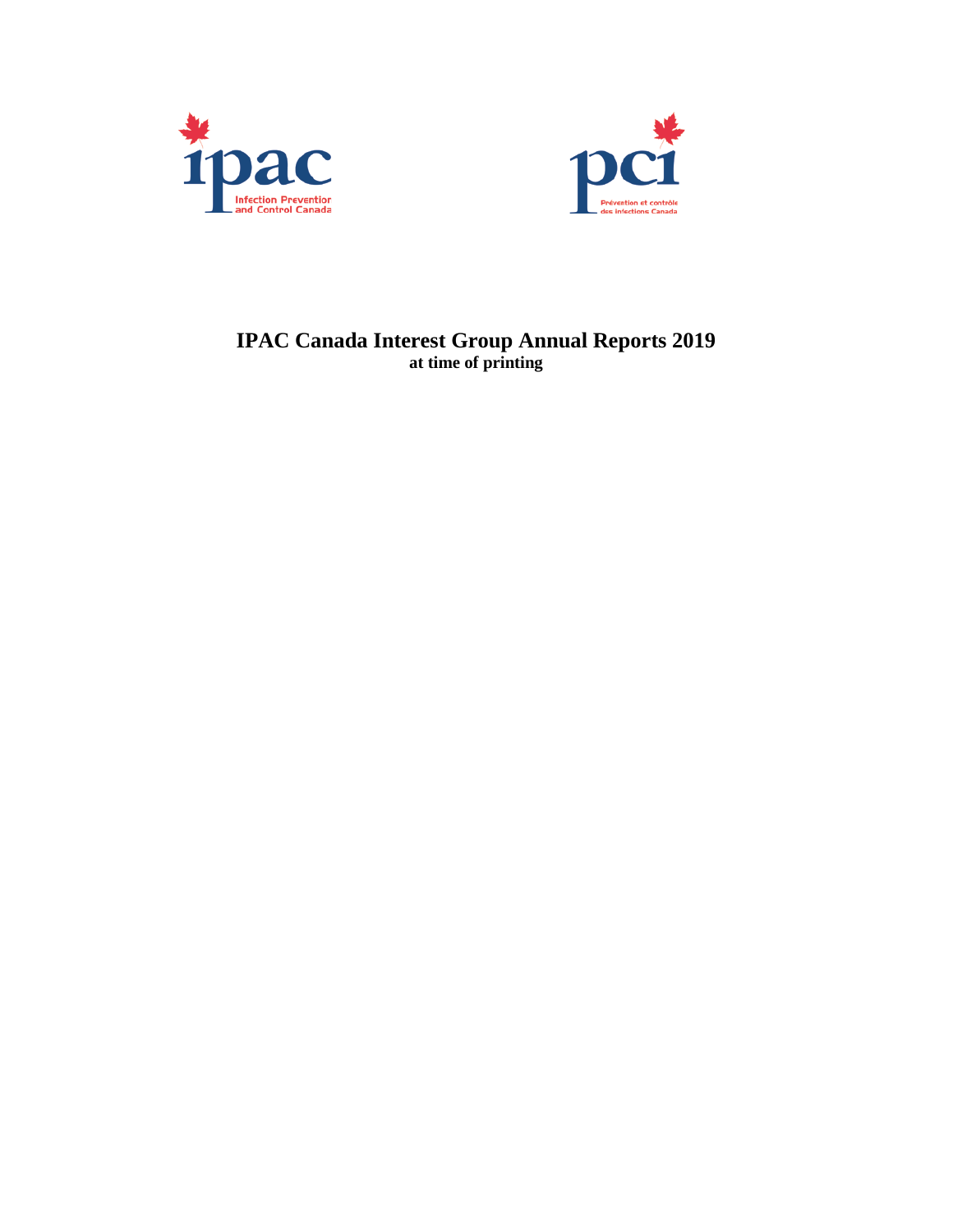### **Dialysis Interest Group Annual Report**

**Interest Group Name:** Dialysis Interest Group

**Chair:** Victoria Williams **Co-chair:** vacant

#### **Number of IPAC Canada members who belong to the Interest Group:** 117 members

### **Position Statements (if any) developed/under development**

Publication of the position statement on Infection Prevention and Control Measures to Prevent Transmission of Hepatitis B Among Hemodialysis Patients in the Summer issue of the Canadian Journal of Infection Control.

# **Results of any questionnaires/surveys sent out by the Interest Group**

In 2019 DIG members shared their experience with the following:

- Screening for *Candida auris*
- Healthcare worker attire<br>- Dialysis machine cleanin
- Dialysis machine cleaning<br>- Disposal of peritoneal dialy
- Disposal of peritoneal dialysis effluent
- Skin antiseptics
- Fistula clamps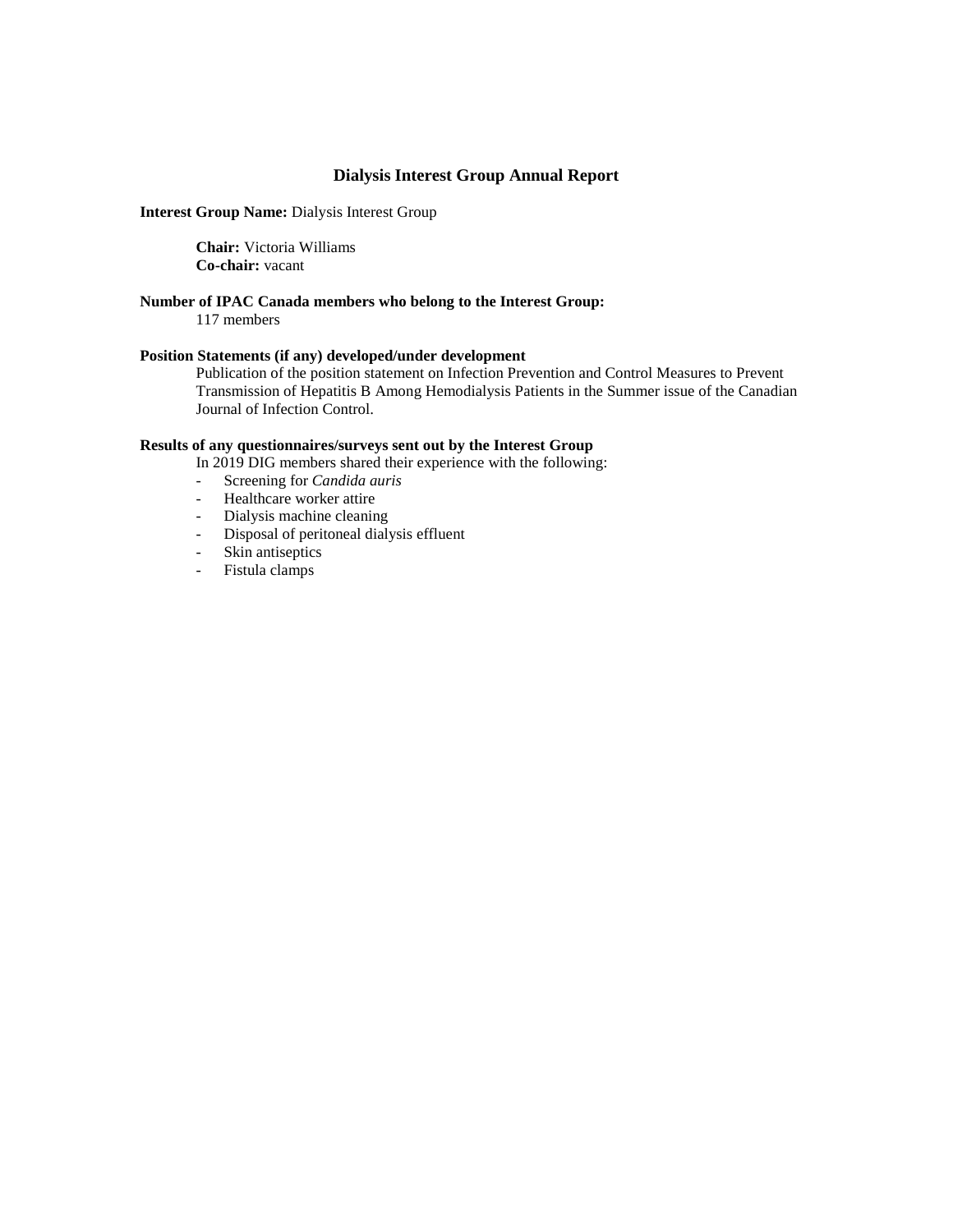**Long Term Care Interest Group (LTC IG) Chair:** Cathy Guitare, BScN RN **Co-Chair:** Michelle Terfry (resigned) Jessica Korn, BScN RN **Secretary:** Sherry Goodland**, RN BN Number of members:** 228 (membership decrease of 11)

# **Meetings**

- **Janaury 15th, 2019 Conference Call:** 13 members attended No agenda items brought forward form the membership and scheduling conflicts present so the call was canceled.
- **March 13th, 2019 Conference Call:** 22 members attended Some old business was discussed including the LTC Point Prevalence study, upcoming 2019 IPAC National Conference details for attendance as well as the initial planning for 2020 conference to include a LTC specific concurrent session. New business covered the 2019 meeting/webinar schedule and ways to foster membership participation. There was a discussion on planning for the spring webinar as well as ARO outbreak guidelines/tracking tools. The meeting also covered standing agenda items of provincial/regional infection control review, current and new resources, discussion questions circulated through the membership since the last meeting and a round table. Discussion included CPO/CPE/CRE management in LTC.
- **April 16th, 2019 Webinar:** 19 members attended Education provided by Tara Ferguson, IPAC Manager of Health PEI in regards to "Management of CRE in a LTC Setting". Following the education portion of the webinar was a business meeting which discussed new business of the IPAC Canada position statement on reprocessing of critical foot care equipment (possibility of a fall webinar speaker). Standing agenda items were reviewed including discussion on shingles in LTC and finished with a round table.
- **June 19th, 2019 Conference call:** 15 members attended the conference call Discussion of old business on the IPAC Canada position statement on reprocessing of critical foot care equipment. A review was done of the interest group activities since the last executive election and a discussion of what the members wish to see their interest group focus on moving forward. Elections were held for chair, co-chair and meeting recorder. Co chair not prepared to take over chair position but willing to reoffer as co-chair since no one else would consider the position. No offers from the membership to be chair or secretary. Chair required to continue in position and secretary position left vacant. Standing agenda items were reviewed and there was discussion at round table on a continuing care resources manual/links in which the member offered to share with the group.
- **September 11th, 2019 Conference Call:** 17 members attended Some old business was reviewed including a great discussion around the ½ day LTC workshop held at the conference and the reprocessing of foot care equipment position statement. IPAC challenges in resident centered care, IPAC auditing and the TOR were deferred as we ran out of time. The foot care statement seems to be a hot topic with mixed reviews. Standing agenda items were reviewed. The call was ended following a round table discussion.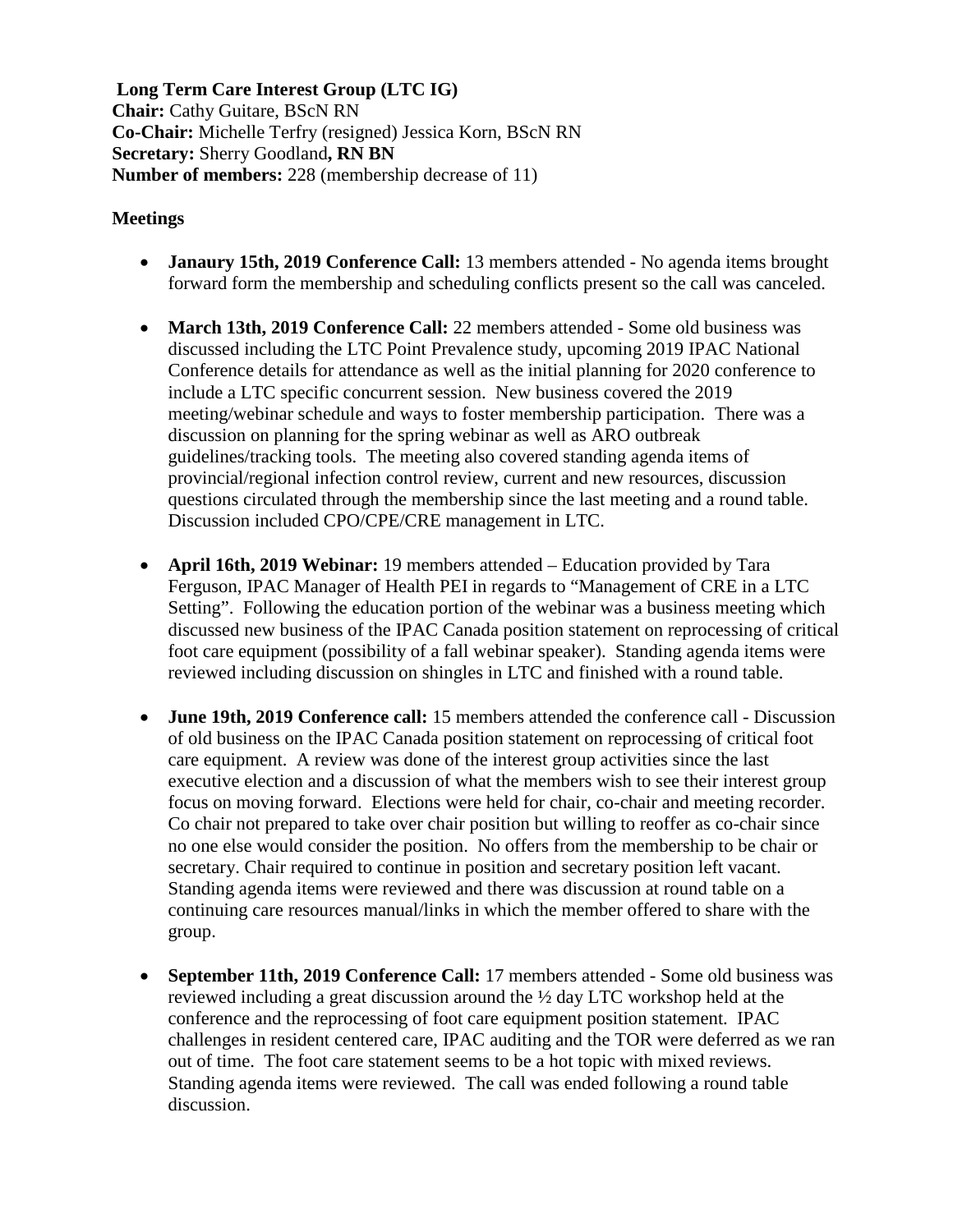• **November 19th, 2019 Webinar:** 29 members attended (some appear to be multiple on the same call in) - The webinar was well attended and for the first time we were able to secure two speakers. For this reason all planned agenda items for the business portion were deferred to the next conference call. One session was TB contact tracing in a LTC facility presented by Suzanne Hyderman. The other session was on the reprocessing of critical foot care equipment by Clare Barry and Merlee Steele Rodway. Both presentations were well received and there was an abundance of membership participation.

# **Position Statement Development**

- It was decided that the LTC IG did not have a position statement that required work at this time.
- LTC IG TOR are due for revision but were deferred at previous meeting and will be submitted once the IG reviews them again.

# **Highlights/Ongoing Projects**

The LTC IG will continue to discuss standing agenda items at each meetings. These include:

- Regional/Provincial Infection Control Program Overview a member volunteer to give an overview of their area's infection control program.
- LTC IG Discussion Questions which are circulated to the membership and a summary provided back to them after others have a chance to respond.
- Current/New Resources brought forward by the membership.
- Round table discussion on topics of membership's interest.

# **Goals for the coming year (2020)**

The LTC IG plan to continue revitalizing the group and encourage membership participation, growth and networking within the group.

Submitted by: Cathy Guitare, BScN RN, LTC IG Chair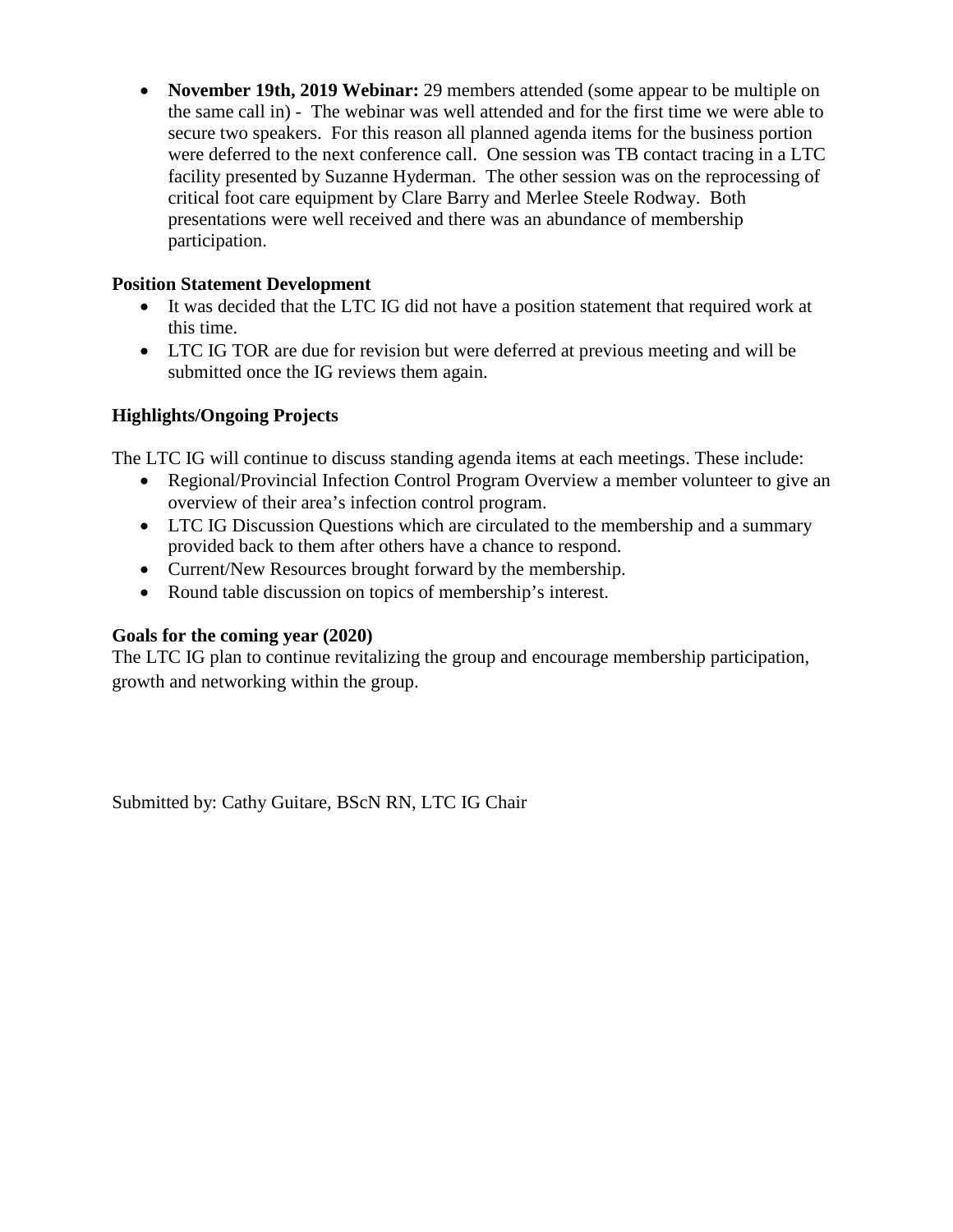# MENTAL HEALTH INTEREST GROUP

MHIG hosted a September  $17<sup>th</sup>$  webinar for group members, 'CPE on an Inpatient Psychiatric Unit: A Case Study'. We do have another webinar scheduled for on December 3<sup>rd</sup>, 'Outbreaks in a Mental Health Setting'.

The group co-chair, Murtuza Diwan, will assume the role of Chair as of January 1, 2020.

Paige Reason, Chair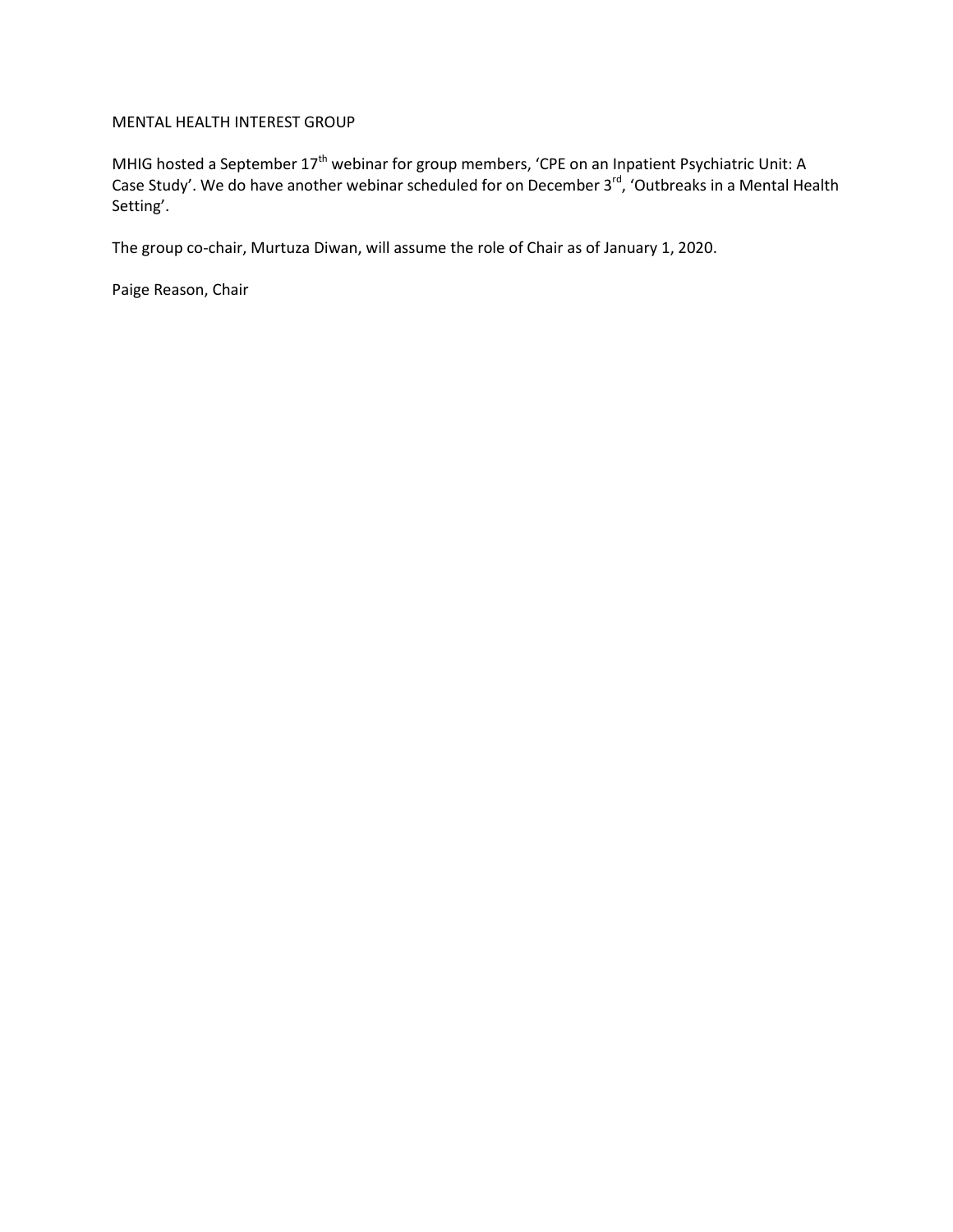# **Network of Network Interest Group Annual Report 2019**

# **Co-chairs: Gwen Cerkowniak, Murtuza Diwan**

**# of IPAC members: 94**

# **Dates/ Topics of meetings:**

### **November 28, 2018**:

- Teleconference-12members attended notes posted to website
- Guest speaker Claudia Rank- presented on LTC prevalence study for April 2019
- Roundtable discussion on ESBL, Procedure mask criteria, IPAC staff ratios

### **June 24, 2019:**

Adobe Webinar was held with Barley Chironda- "Must Know IPAC Insights for the last 12 Months of Conferences" -Insights from notable conferences from the previous 12 months (APIC, IPAC Canada, ID Week, SHEA and AMMI/CACMID)

The webinar was planned for January but needed to be postponed.

Jane Stafford a long time Network of Network member and co-chair over many years has retired. This group has been looking for another co-chair for the last 2 years but no one has come forward. Gwen Cerkowniak is will be retiring April 2020 and will no longer be available to be a co-chair as of Dec 31 $^{\rm st}$ .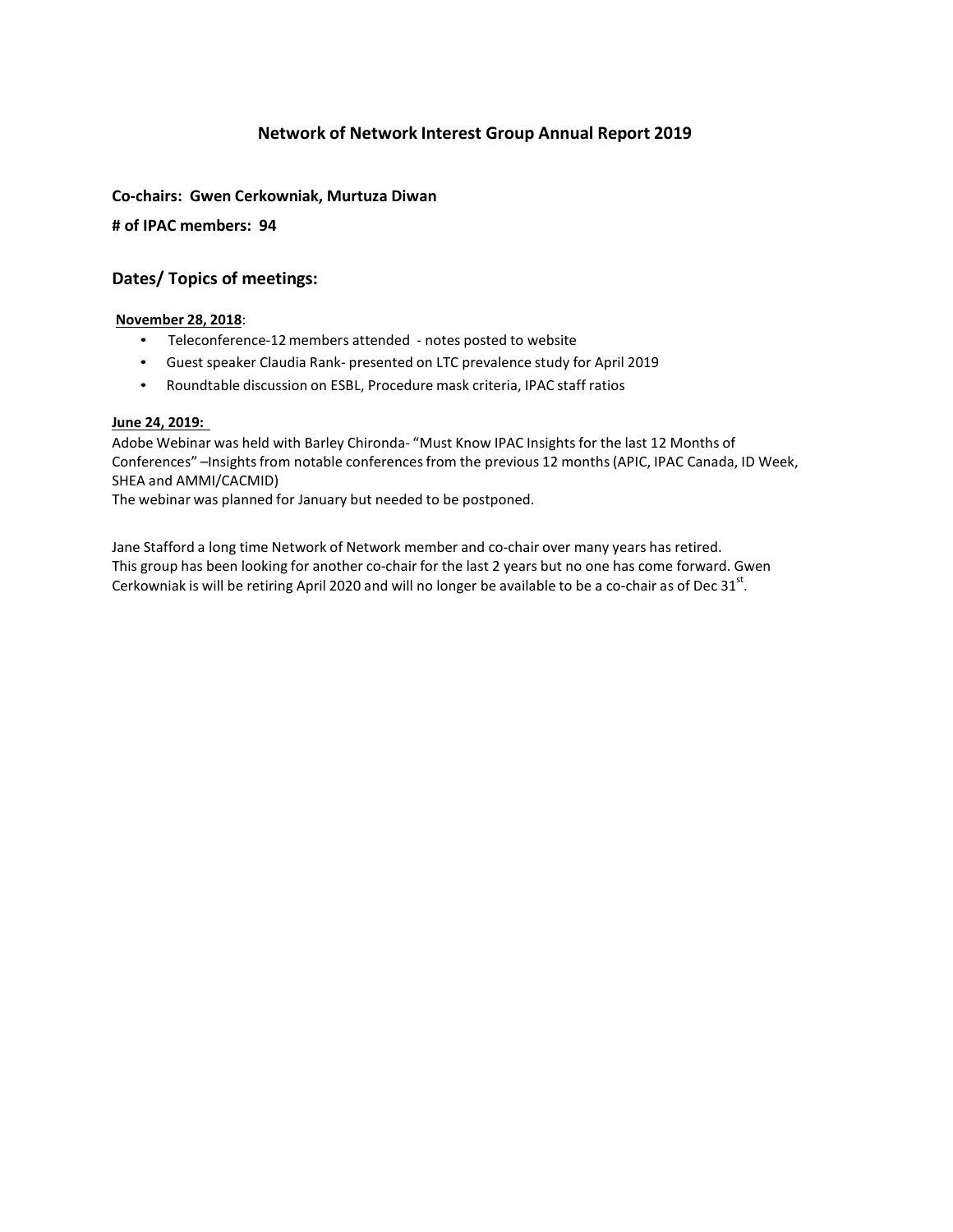# **Northern Network Annual Report**

Chair – Samantha Stewart

Co-Chair – Karen Pardy

Secretary – vacant position at this time due to member moving on to new role

Number of IPAC Canada Members who belong to the Interest Group: 7

# Meetings & Conference Calls 2019

January 8<sup>th</sup>, 2019 – Guest Speaker Merlee, Steel-Rodway, Canadian Association of Medical Association.

March  $5^{th}$ , 2019 – only 3 of 7 members participated

- Assigned role of secretary
- Discussed future educational topics
	- o Construction
	- o Surveillance
	- o Diversey Educational Topics

April 25th, 2019 – Educational Session from Northwest Environmental in B.C related to Construction, Renovations, and Maintenance in Healthcare Facilities.

Unfortunately, several meetings were cancelled during the year because of lack of participation.

# **Highlights/Ongoing Projects**

We will continue to provide support, encouragement and northern specific education as identified by the group. Work continues with the Executive Director, Gerry Hansen, to see about how we can invigorate the Northern Network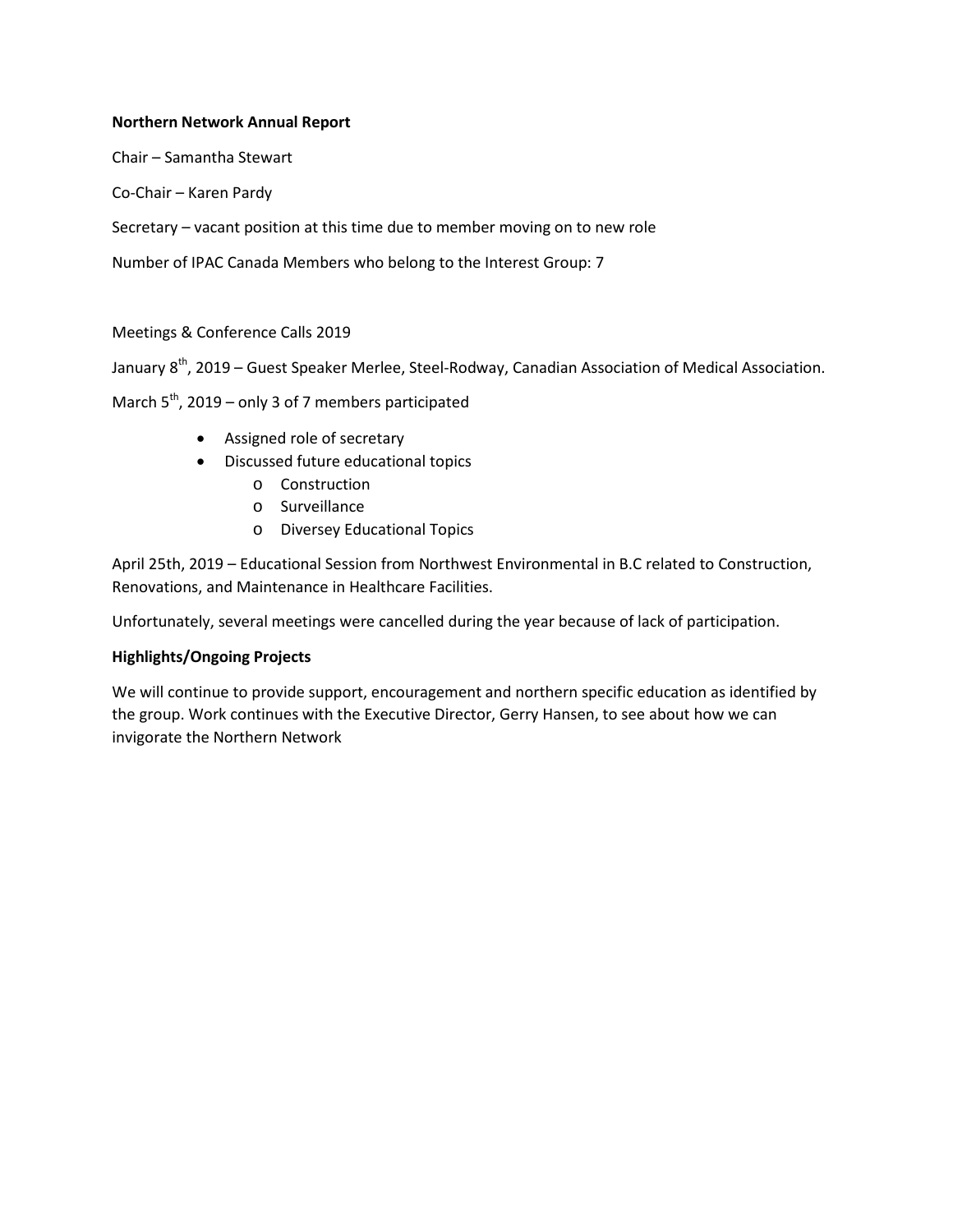# **IPAC Canada Annual Report 2019**

### **Pediatric/Neonatal Interest Group**

**Chairs:** Megan Clarke (Co-Chair) Angela Thomas (Co-Chair)

# **Number of IPAC Canada members who belong to the Interest Group:** 108

**Dates/topics of meetings throughout the year:** Most communication within the group has been via email – posting of questions or other communication. We are in the early stages of organizing a webinar for interest group members-topic TBD.

**Position Statements developed/under development:** Review and revision of the Human Milk position statement has been completed. Toy Cleaning position statement is currently under revision.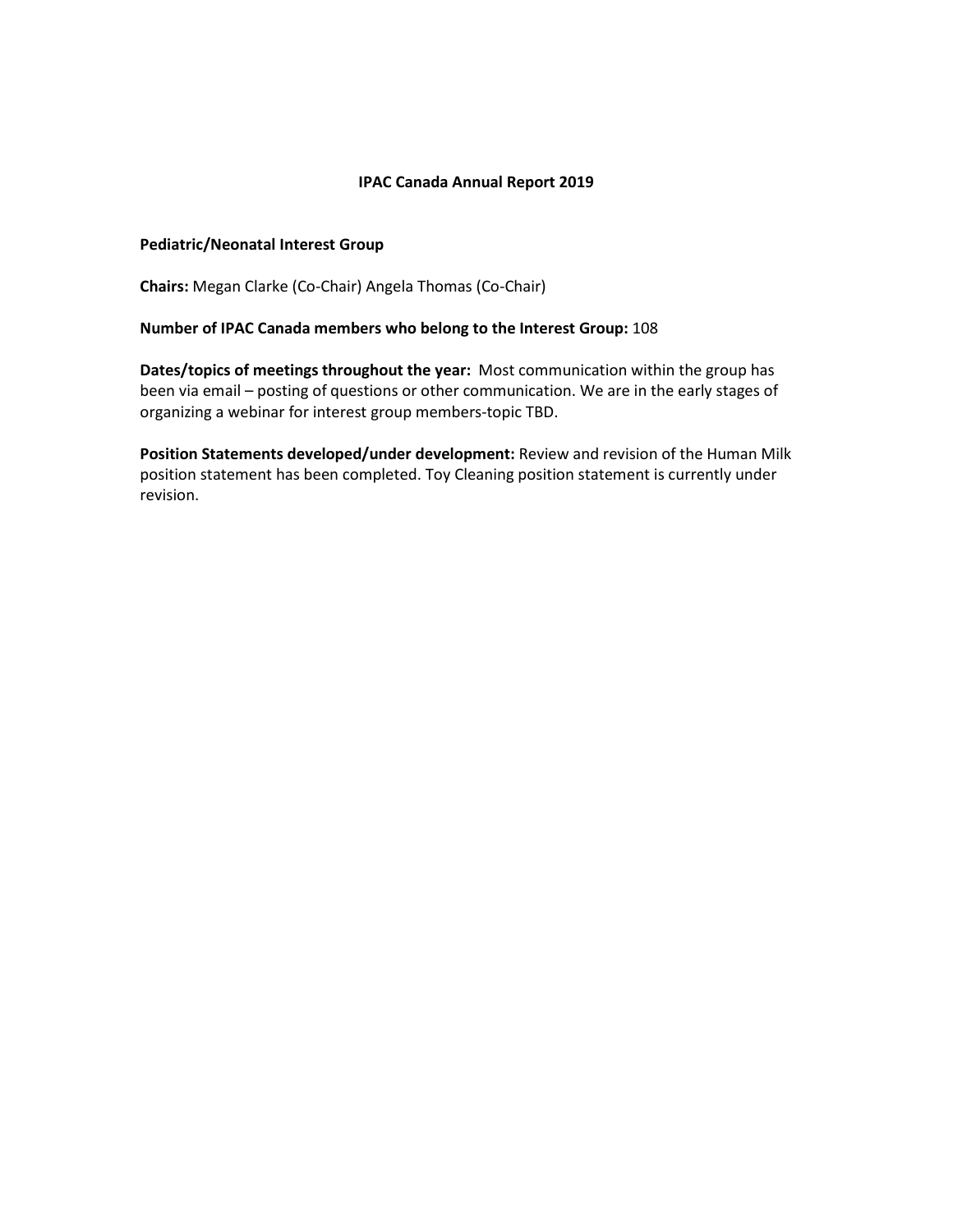### **Prehospital Care Interest Group**

Co-Chairs- Greg Bruce A-EMCA, Janie Nichols MPH, RN CIC Secretary- Erika Stebbings, RN, BSN

### **Interest Group Membership**

PHCIG membership stands at 63 members; 17 of these members participate in the Working Group. Membership represents those working in Prehospital care agencies as well as supporting agencies such as Health Regions, Health Units and Hospitals.

### **Meetings**

The interest group held a total of three teleconference meetings over the course of the year for the working group.

- February 21 2019- Working group teleconference. Primarily to update the group on the progress of the Cleaning and Disinfection Road Show
- May 1 2019- Working group teleconference. The focus of this teleconference was to establish a Facebook page for the group and after testing invited all group members to join. Ongoing work on revise the prehospital pamphlet continued. Completion of re draft of Prehospital position statement and begin work on practice recommendation. Also an update on member participation in CSA Ambulance standard project. Group was also updated on the Cleaning and Disinfection Road show details
- October 28 2019-Working group teleconference. Work continued on a few projects including revising the registration pamphlet and increasing access to the group Facebook page. Practice recommendation was completed and ready to be sent to the group for review. Update provide on the Cleaning and Disinfection Road show. Decision not to host a webinar this year due to work on road show

## **Cleaning and Disinfection Road Show Teleconferences**

Through collaboration with Sani Marc/Wood Wyant and local EMS facilities, the first two of six PreHospital Cleaning & Disinfection Roadshows were held in Winnipeg (September 25) and Dartmouth (October 23). An interest group working group designed the program and presentation. Presenters Greg Bruce, Marcus Macdonald and Kathy Ellis provided their expertise and presentation skills to ensure engagement of the audiences. The interest in the Roadshows extended to new memberships in IPAC Canada. 2020 Roadshows are in planning stages: Vancouver (April 16, 2020), Edmonton (summer 2020), and Montreal (fall 2020).

#### **Projects**

Prehospital Cleaning and Disinfection Road Show Prehospital Care Cleaning and Disinfection Position Statement re-draft Prehospital Care Cleaning and Disinfection Practice Recommendation re-draft Member participation in CSA Ambulance Design for Infection Control Standard Member Presentation at Chapter Education Days Quebec, March 2019 IPAC Canada Prehospital Care Membership Brochure re-draft

#### **Goals for Coming Year**

Moving forward and looking into 2020 it is clear that the group focus will continue to be on the Cleaning and Disinfection Road Shows. The planning will be ongoing through the year and will include development of a video for the presentations. The group will also be working to establish new work plan items to move forward to coming years.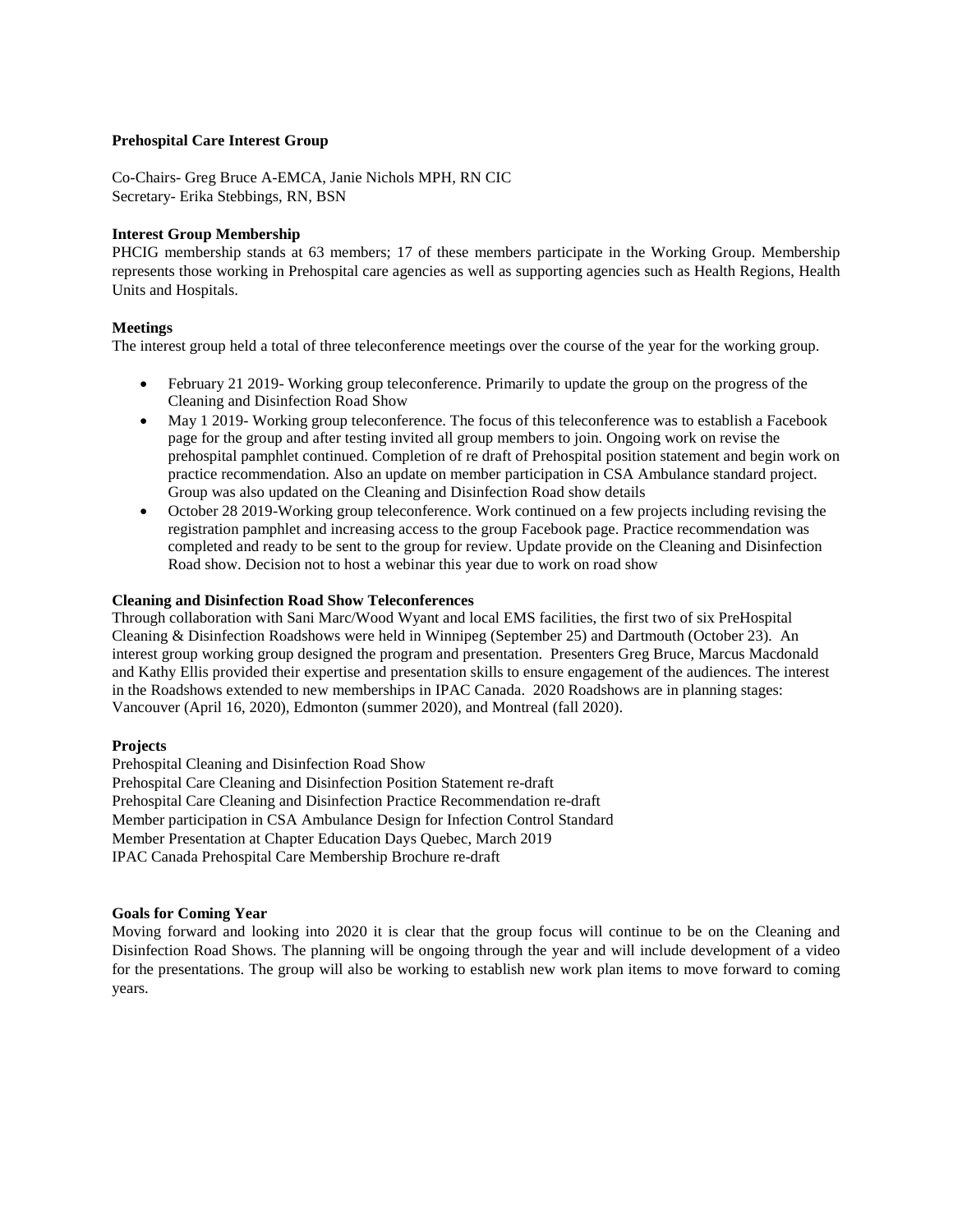# **2019 Reprocessing Interest Group Annual Report**

Chair-Vi Burton IPAC SaskPIC Co-Chair, Karrie Yausie SaskPIC

**RIG Membership:** 230 RIG IPAC Canada members with 20-25 members on monthly conference calls Working groups consist of 3-6 members

### **Dates/topics of monthly (q2 Wednesday) meetings (in-person meeting and teleconference calls)**

### **January**

• 2018 Membership survey findings-decisions around continuing monthly meetings and adding periodic hot topic or pertinent education sessions

### **February**

• Managing a large membership list One decision- insert agenda, minutes and attachments into meeting event

### **March**

- *Reprocessing of Critical and Semi Critical Devices in the Community-* approved
- Bore scope for visualizing endoscopic internal channel; Channel Check Verification Test for duodenoscopes; dudodenoscopes sterilized with vapor-harder on scopes

### **April**

- Dental reprocessing sections within their guidelines (education and association) were noted not to be in compliance with CSA Z314-18. Decision: advocacy and communication to ensure safe client care by reviewing guidelines and considering a process towards standardization to CSA Z314-18
- medical office type sterilizers used for mobile reprocessing purposes-not meeting CSA Z314-18 requirements
- RIG requested provincial associations dental guidelines/standards documents

#### **May**

- **Education:** CSA Z314-18 update on revisions- Merlee Steele-Rodway. Presentation on RIG site
- Action plan for closing out each of Q&A with a summary and references. If references are not included it was suggested that "opinion" be noted

### **July**

• dry heat is not an acceptable method of sterilization and not included in CSA Z314-18

### **August**

- single-use foot-care items are not reprocessed as no MIFU's
- purpose of foot care reprocessing recommendations is for health care providers in all healthcare settings

### **September**

- *Practice Recommendations for IPAC related to foot care in health care* forwarded to IPAC board/ standards and guidelines
	- --reusable foot care equipment/devices must be reprocessed in accordance with CSA Z314-18

## **October**

• **Education**- Foot care practice recommendations/standard WebEx by Clare Barry and Merlee Steel-Rodway. Presentation on RIG site

### **November**

- Foot Care Audit Toolkit revisions were made to comply with CSA Z314-18, and forwarded to the Audit Tool Program
- Webinar or WebEx education to be evaluated using IPAC evaluation tool

### **December**

- Letter to IPAC Board: *Advocacy/Communication requested to improve safe reprocessing of medical devices in all health care settings* is requested
- 2020 budget and projects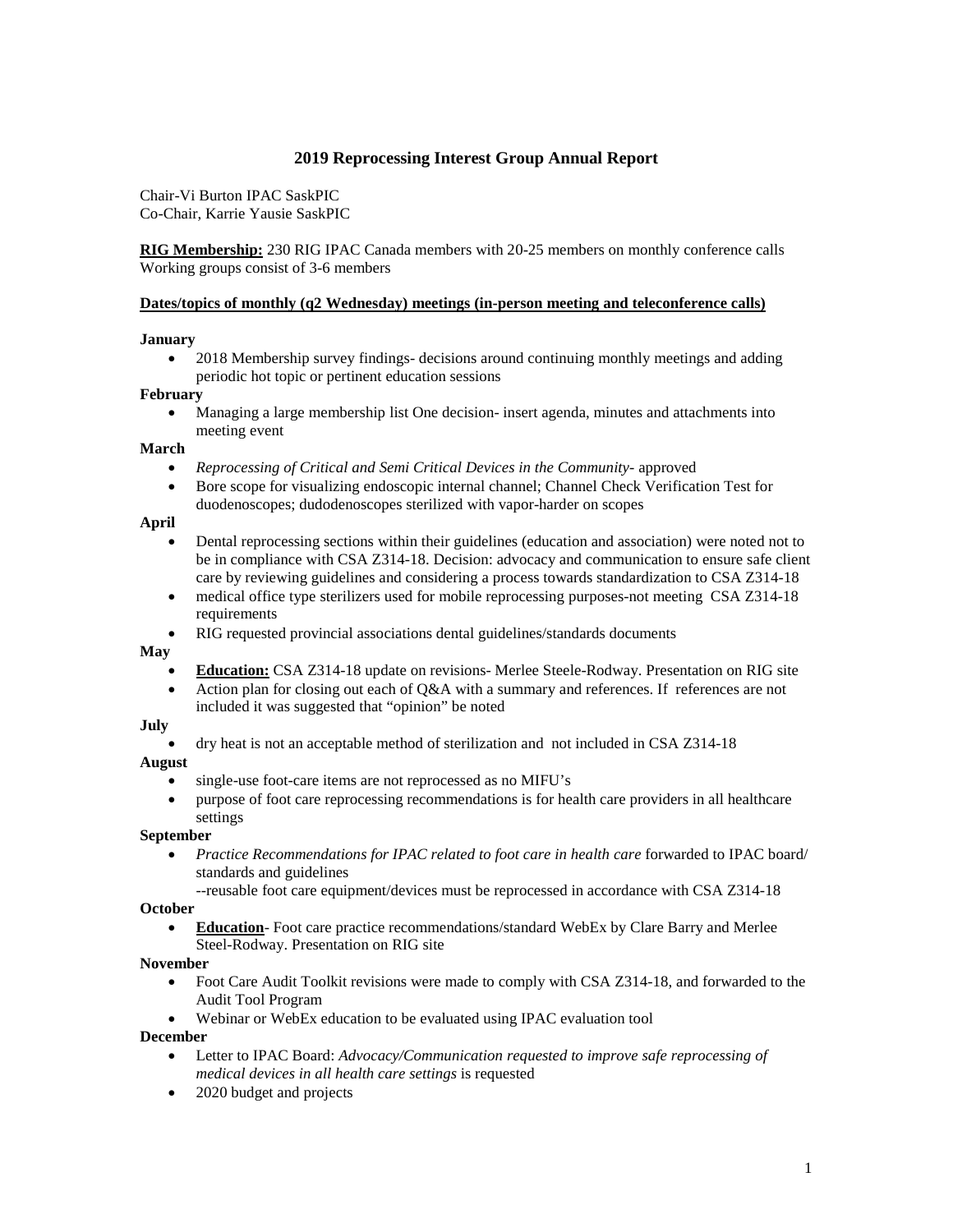## **Position Statements (if any) developed/under development**

- Reprocessing of Critical and Semi Critical Devices in the Community
- Practice Recommendations for Infection Prevention and Control related to Foot Care in Healthcare

# **RIG member Questions and Answers:**

- Visiting surgeon wanting to reprocess personal rigid nasoscopes
- Laryngoscope reprocessing
- Microscope cuffs
- Audiology ear tips
- CJD reprocessing instruments
- Retention of MDR records
- Service and therapy animals in medical and dental settings
- Monitoring cleanliness-policy for disclosure or biofilms found on endoscopes
- Silicone pads in ophthalmology instrument trays
- Laparoscope/endoscope/cystoscope camera sterilization

### **No questionnaires/surveys sent out by the Interest Group in 2019**

### **Highlights**

- Merlee Steele-Rodway was the 2019 "Champion of Infection Prevention and Control" award recipient. Proud moment for IPAC Canada and RIG!
- Round table discussions that vet out MDR issues/practices
- RIG maintained momentum in advancing MDR best practices through RIG working groups and monthly conference call's

### **Ongoing or New Projects: Working Groups**

- **1. Priority HIGH: Vascular** Ultrasound Probes used for critical and semi critical vascular and related procedures (i.e. vascular access, sentinel node biopsy, foreign visualization during trauma, assessment of abscess)
- **2. Priority HIGH: Dental** as provincial dentistry guidelines are not consistent with CSA Z314-18 and consider position statement around meeting reprocessing elements-no third-party or mobile units

### **2020 Goals:**

- 1. To complete the above projects, and encourage active participation of RIG membership in the 2020 IPAC Canada and CAMDR national conferences
- 2. To review RIG TOR using the new template
- 3. Encourage attendance at IPAC Canada National Conference-including "reprocessing" ½ day
- 4. Encourage attendance at CAMDR conference in Edmonton Fall 2020
- 5. Continue to support reprocessing networking and collaborative activities to promote patient safety, and mitigate or prevent untoward client care events

Respectfully Submitted Vi Burton, RN MN CIC Chair December 31, 2019